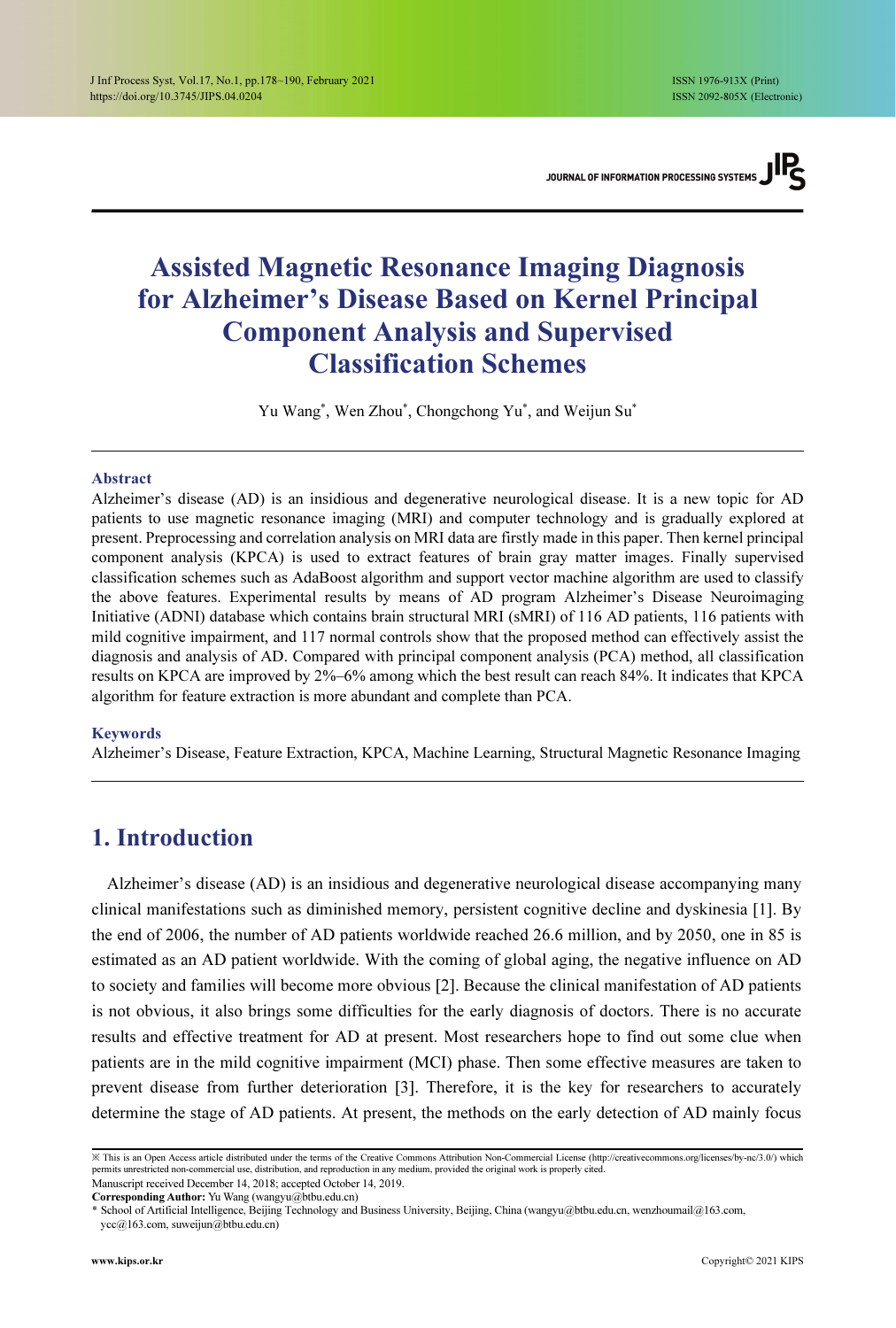on neuropsychological test, neuroimaging, electroencephalogram analysis, cerebrospinal fluid detection, and so on [4-7].

In recent years, with the development of computer and imaging technologies using machine learning methods to analyze AD magnetic resonance images and to assist doctors for the diagnosis and analysis has become a mainstream trend [8].

A large number of studies on structural magnetic resonance imaging (sMRI) have been found that the abnormal gray matter of the brain regions is the main manifestation of AD patients, among which the hippocampus, the parahippocampal gyrus, and the medial temporal lobe are obvious. Several approaches have been recently proposed in the literatures aiming at providing a tool which may guide the clinician in the AD diagnosis process. Dhikav et al. [9] analyzed the brain structure of AD/MCI with depression, and found atrophy phenomenon. Lotjonen et al. [10] used machine learning to analyze changes in the hippocampus of AD patients. Cuingnet et al. [11] detected the atrophy of the hippocampus to differentiate between Alzheimer's patients and normal subjects. Falahati et al. [12] used machine learning and multivariate data methods to analyze the sMRI images of AD. Riise et al. [13] studied the abnormal signal pathway of medial temporal lobe of AD patients. Salvatore et al. [14] used MRI brain images and support vector machine (SVM) to make early diagnosis of AD. Takahashi et al. [15] used the apparent diffusion coefficient atlas to analyze the morphology of whole brain voxels, and to achieve the auxiliary diagnosis of AD. Therefore, with the help of computer-aided diagnosis techniques such as machine learning, artificial intelligence etc., the features of MRI images can be extracted and classified so that the subjects can be diagnosed more accurately and better scientific references are provided for doctors.

In order to better assist doctors to early diagnose AD, inspired by previous research, in this paper a general method for aided diagnosis of AD is proposed in which kernel principal component analysis (KPCA) and supervised schemes are combined to classify sMRI data of brain. Preprocessing and correlation analysis on sMRI data are firstly made. Then KPCA is used to extract the features of brain gray matter images. Finally AdaBoost algorithm and SVM algorithm are used to classify.

The rest of this paper is organized as follows. Firstly, feature extraction and classification framework of brain gray images is detailedly described in Section 2. Then extensive experiments and comparisons of the proposed method and the other methods on the MRI dataset are presented in Section 3. Finally, the conclusion is drawn in Section 4.

# 2. Method

# 2.1 Image Preprocessing

The image format downloaded from the Alzheimer's Disease Neuroimaging Initiative (ADNI) database is DICOM (Digital Imaging and Communications in Medicine). MRIcro software is used to convert the picture format to NIFTI (Neuroimaging Informatics Technology Initiative). Then the image was preprocessed with Statistical Parametric Mapping (SPM8) software (The Wellcome Centre for Human Neuroimaging, UCL Queen Square Institute of Neurology, London, UK) including slice timing, realignment, co-register, segmentation, normalization, etc. Segmentation can divide the image into three parts which are gray matter, white matter, and cerebrospinal fluid, respectively. Fig. 1 is an example of image segmentation. Because the brain abnormalities of AD patients are mainly in the gray matter, main studies are involved gray matter in this paper.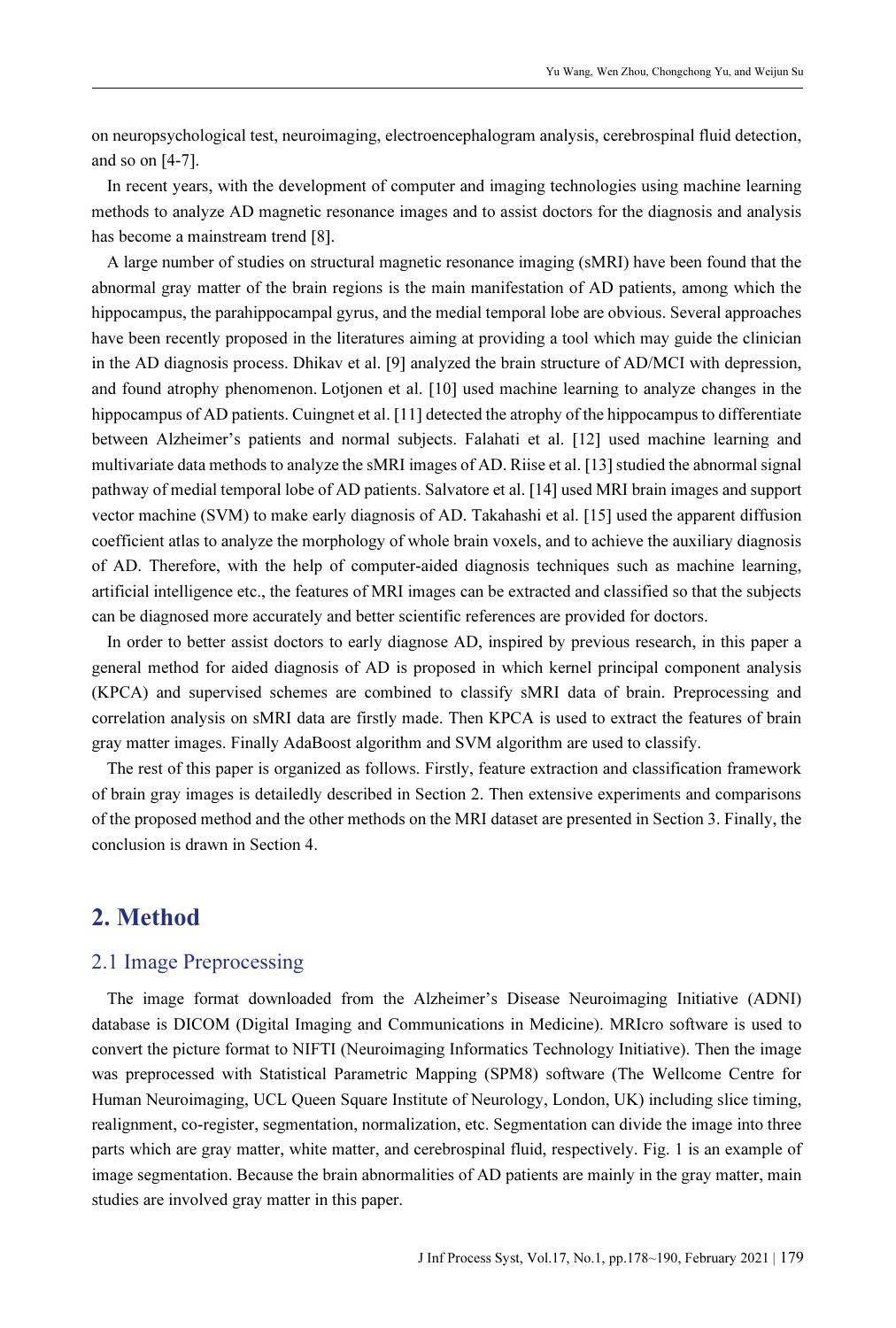## 2.2 Feature Extraction

Feature extraction is significant in medical image processing steps. Its main purpose is to measure the intrinsic, essential and important characteristic attributes of the research object, and to digitize the results, or to decompose and symbolize the object, so that a feature vector, symbol string, or a relational graph is obtained. The characteristics of medical images are mainly from the three aspects including color, texture and shape.



Fig. 1. An example of brain gray matter image segmentation: (a) gray matter, (b) white matter, (c) cerebrospinal fluid.

According to the MRIcro software, the size of sMRI images of each subject is 121×145×121 voxel in this paper. A total of 121 slices were obtained along the z-axis, and 20 slices were selected to cover the hippocampus, temporal gyrus and other parts in the activated body concentration. In the case of AD-1 of the subject, the serial number of slices is set as AD-1-i, and  $i = 0, 1, 2...19$ . The slice images are graved and the features are extracted.

## 2.2.1 Principal component analysis

Principal component analysis (PCA) is used to analyze multivariate statistical distribution by feature quantity, and to generally identify multivariate and multivariate statistical analysis [16]. It not only reduces the dimensionality of high-dimensional data, more importantly, but also finds the main characteristic patterns in the data.

Because the adjacent pixels in the image are highly correlated, the input data is redundant. The image of the subject in the experiments is  $121 \times 145$  gray image which is recorded as a vector x with 17545 dimension.  $x \in R^{[17545]}$  and R is the real range. Each of these values  $x_j$  corresponds to the brightness value of each pixel. Due to the correlation between adjacent pixels, PCA algorithm can transform input vector into a low dimensional approximation vector, and the error is very small. The algorithm flow is as follows.

### (1) Data standardization

A subject is taken as an example, and its data is represented as the high matrix  $X$  of 17545 rows and 20 columns.

$$
X = \begin{pmatrix} x_{11} & x_{12} & \cdots & x_{1p} \\ x_{21} & x_{22} & \cdots & x_{2p} \\ \vdots & \vdots & \vdots & \vdots \\ x_{n1} & x_{n2} & \cdots & x_{np} \end{pmatrix} = (x_1 \dots x_p)
$$
 (1)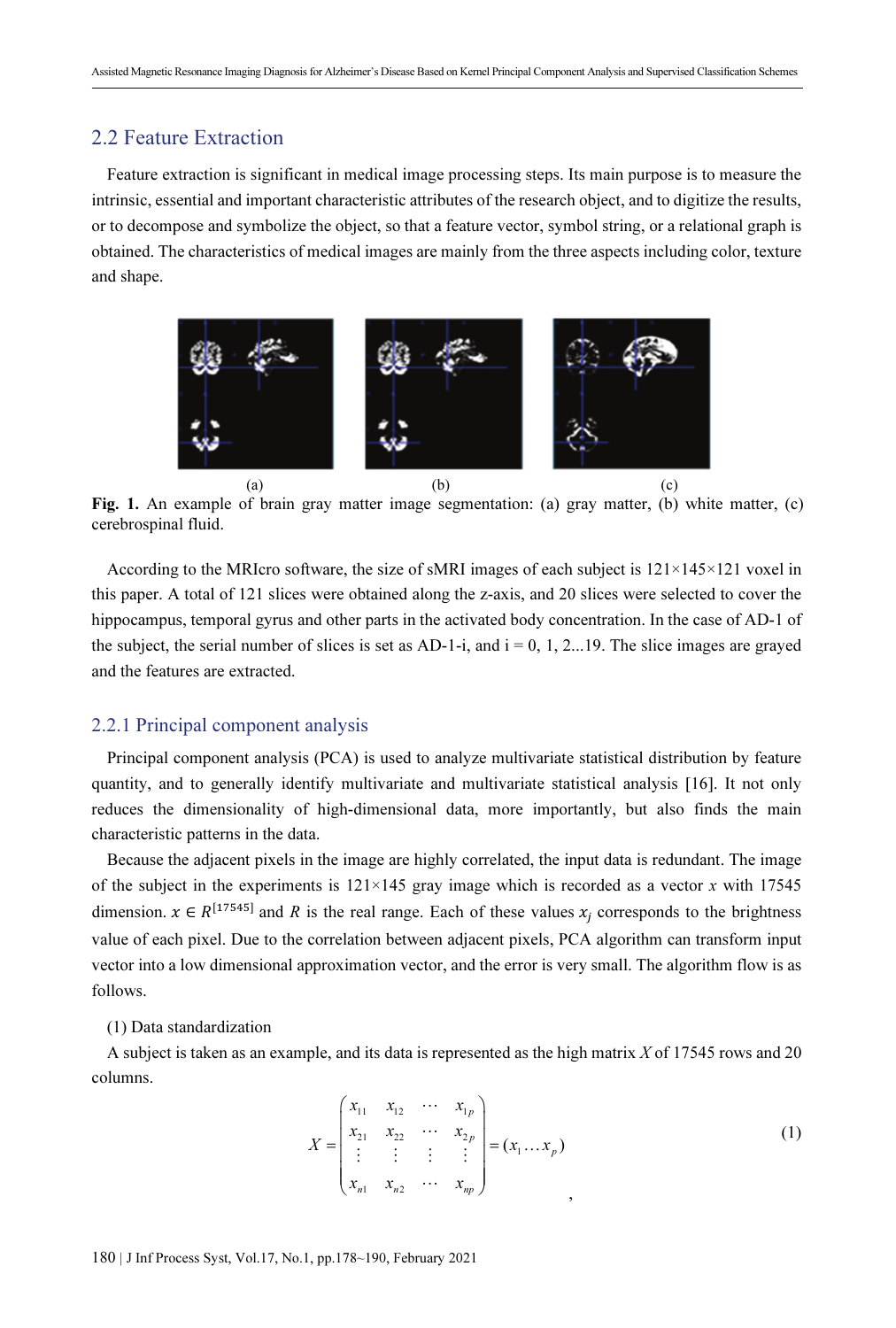where  $p=20$ ,  $n=17545$ .

- (2) Matrix dimension reduction.
- (3) The covariance matrix of the sample characteristics is calculated by

$$
cov(x, x) = \frac{1}{t} x^T x
$$
 (2)

where  $cov(x, x)$  is the mean covariance of the sample x, and is a  $n \times n$  matrix.

After the covariance matrix is obtained, its eigenvalues and eigenvectors are calculated. There are many methods for calculating the eigenvalues and eigenvectors of covariance matrix such as Jacobi method, singular value decomposition, etc. which are solved by singular value decomposition method. Assuming that X is a  $t \times n$  matrix. It can be broken down into

$$
X = U \sum V^T \t{3}
$$

where U is a  $t \times t$  square matrix which is called the left singular vector.  $\Sigma$  is a  $t \times n$  matrix. Other elements are all 0 except the diagonal elements, and the elements on the diagonal of the matrix are called singular values.  $V^T(V \text{ transpose})$  is a  $n \times n$  matrix which is called the right singular vector. By multiplying the X's transpose with X and calculating the eigenvalues of  $XX<sup>T</sup>$ , the following form is obtained.

$$
(X^T X)V = \lambda V \tag{4}
$$

The eigenvalues of the covariance matrix are  $\lambda = (\lambda_1, \lambda_2 \cdots \lambda_p)$ . The corresponding normalized unit<br>
neuvectors are  $\alpha = (\alpha_1, \alpha_2, \dots, \alpha_p)$  (i=1.2.3 , i) and all eigenvectors are orthogonal each The eigenvalues of the covariance matrix are  $\lambda = (\lambda_1, \lambda_2 \cdots \lambda_p)$ . The corresponding normalized unit eigenvectors are  $\alpha_i = (\alpha_i, \alpha_i, \cdots, \alpha_k)$  (*i* = 1, 2, 3.....*n*) and all eigenvectors are orthogonal each other. At the same time,  $\sum \alpha_i^2 = 1$ . 1  $\sum_i^p \alpha_i^2 = 1$ i i

In order to reduce the sample dimension to  $k$  dimension,  $k$  value can be selected.

(4) Determination of dimension  $k$  (Contribution rate)

The value of k which is the number of eigenvectors in the reduced dimension matrix  $\alpha_i$  need be chosen. The larger the  $k$  is, the more the eigenvectors are, the smaller the dimension-reduction error is, and the more the characteristics of the original features are retained. To preserve the authenticity of the sample as much as possible, the uncertainty is greater than 95% (It is usually between 0.95 and 0.99). The following formula can be used to determine the  $k$  value.

$$
\sum_{\substack{i=1 \ i \neq j}}^{k} \lambda_i \ge 0.95 \ (\lambda_i \text{ is the eigenvalue of covariance}) \tag{5}
$$

### 2.2.2 Kernel principal component analysis

KPCA algorithm is a nonlinear extension based on the PCA algorithm. Because PCA is mainly for linear data, it usually is deficient for analyzing nonlinear data. There must be a nonlinear relationship between brain images of different people. KPCA is more advantageous for extracting the main components and reducing the dimension, mainly because KPCA can mine the nonlinear information contained in the dataset.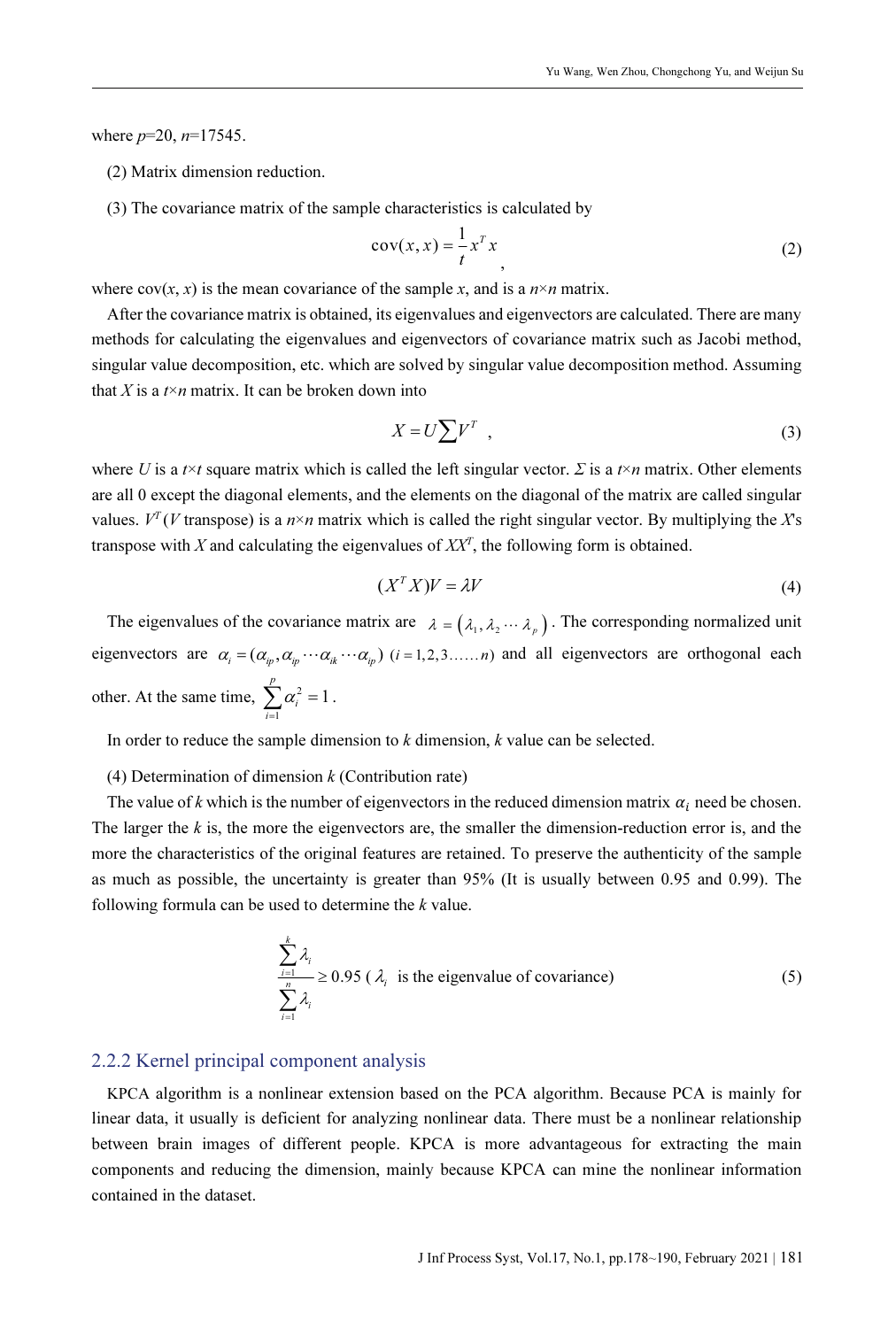In KPCA method the most important factor is the choice of nonlinear mapping function  $\Phi$ . The input vector X is mapped to a high dimensional linear feature space  $\Phi$ . Then in the space  $\Phi$  PCA method is used to calculate principal components.

(1) Determination of the nonlinear mapping function  $\Phi$ .

(1) Determination of the nonlinear mapping function  $\Phi$ .<br>Training samples are  $x = (x_1, x_2 \cdots x_n)$ . The training sample x is mapped to a high-dimensional space represented as  $\Phi$ . The feature space  $\Phi$  meets the following requirements

$$
\sum_{i=1}^{n} \Phi(x_i) = 0, (i = 1, 2...n) \tag{6}
$$

(2) Calculation of the covariance matrix  $\overline{c}$ .

The covariance matrix is described by

$$
\overline{c} = \frac{1}{N} \phi(X_i) \phi(X_i)^T \quad . \tag{7}
$$

Because of the mapping in high-dimensional space, it is very difficult to solve  $\phi(X_i)\phi(X_i)^T$  directly. So the kernel function is usually used to solve the covariance. The usual kernel functions include radial basis kernel function (RBF)  $k(x_i, x_j) = (b \cdot s(x_i, x_j) + c) \cdot d$ , polynomial kernel function  $k(x_i, x_j) = (b \cdot s(x_i, x_j) + c)^d$ , and sigmoid kernel function  $k(x_i, x_j) = \tan h(e \cdot s(x_i, x_j) + f)$ , etc. RBF is used in this paper. To define a  $n \times n$  matrix K,  $K_w = (\phi(x_u) \cdot \phi(x_v)) (u, v = 1, 2, ..., n)$  can be calculated. The covariance is calculated by the RBF,  $\overline{c} = \frac{1}{n}K$ .

## (3) Centralization of kernel function matrix.

Before  $K = [K_{um}]_{n,n} = (x_i, x)$  is not established, the centralized kernel function matrix  $K_c$  need be confirmed, i.e.  $K_c = K - I_n K - K I_n + I_n K I_n$ .  $I_n$  is a  $n \times n$  matrix. And each element is  $1/n$ .

(4) Calculation of eigenvalues and eigenvectors.

(4) Calculation of eigenvalues and eigenvectors.<br>Eigenvalues  $\lambda = (\lambda_1, \lambda_2 \cdots \lambda_p)$  and eigenvectors  $\alpha = (\alpha_1, \alpha_2, \alpha_3 \cdots \alpha_n)$  of the matrix  $K_c$  can be calculated. Eigenvalues  $\lambda = (\lambda_1, \lambda_2 \cdots \lambda_p)$  and eigenvectors  $\alpha = (\alpha_1, \alpha_2, \alpha_3 \cdots \alpha_n)$  of the matrix  $K_c$  can be calculated Then according to Schmidt's orthogonalization and unitization, a new feature vector  $\beta = (\beta_1, \beta_2, \beta_3 \cdots \$ is obtained. Finally, by calculating the cumulative contribution rate, the main component eigenvector is obtained. Finally, by calculating the cumulative contribution after features reduction calculation is determined as  $(\beta_1, \beta_2 \cdots \beta_r)$ .

The main purpose of KPCA algorithm is to retain the main characteristic information of the sample as much as possible, and to simplify the representation of the data. At the same time, the cumulative contribution rate is used to select the useful eigenvectors so as to reduce the dimension of the feature matrix and to improve the classification accuracy. Compared with the traditional PCA, KPCA has two innovations:

- (i) a function for mapping the data from an original low-dimensional space to a high-dimensional space is introduced.
- (ii) A theorem, i.e., any vector in space (even a basis vector) can be represented linearly by means of all samples in the space, is introduced.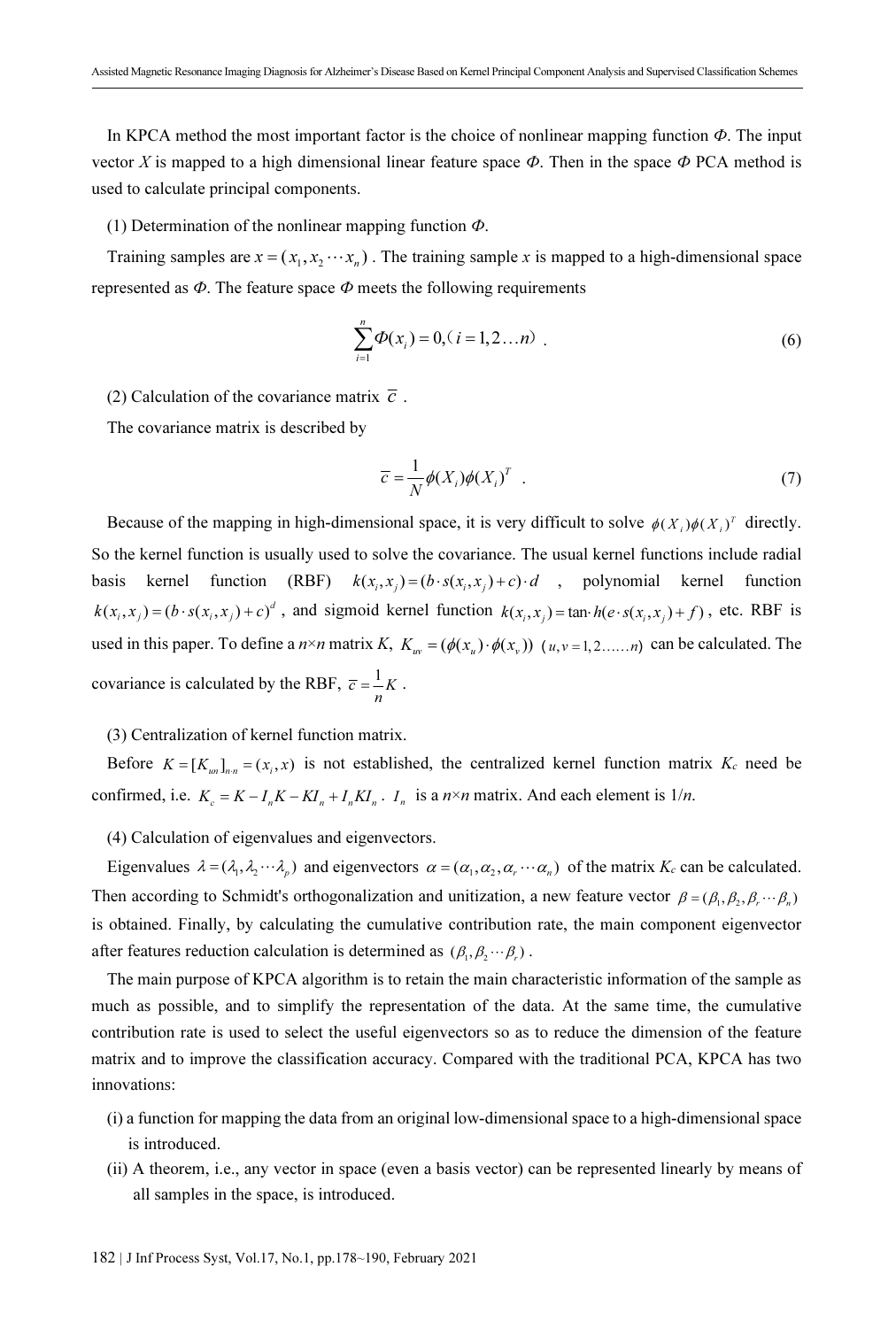## 2.3 Classification Algorithm

Using machine learning algorithm for the classification of images is one of the main development trends in recent years. In this paper classic machine learning algorithm like AdaBoost algorithm and SVM algorithm are considered as classifiers, and contrast experiments are carried out.

### 2.3.1 AdaBoost

The AdaBoost method was proposed by Yoav Freund and Robert Schapire in 1997 [17]. It is an iterative algorithm. Repeated learning for the same data can get a series of weak classifiers. Then these weak classifiers are combined to get a strong classifier.

The sample category in this paper is three types including AD (116), mild cognitive impairment (MCI, 116) and normal controls (NC, 117). T stands for training data and  $T = \{(x_1, y_1), (x_2, y_2), \dots, (x_N, y_N)\}$ ,  $x_i \in X \subseteq R^n, y_i \in \{0, 1, 2\}$ , where N is the number of eigenvectors for each sample. The AdaBoost algorithm is mainly divided into three steps. First the weights distribution of training data is initialized, and each training data is set to the same weight which is  $1/N$ . Then each weak classifier h in weak class space H is trained. Finally each training-derived weak classifier group is synthesized into a strong classifier.

### 2.3.2 Support vector machine

SVM algorithm is a powerful mathematical tool for classification and regression of sample data [18] which have been successfully applied to many tasks such as speech recognition, face detection, image classification, etc. SVM algorithm is the most widely used machine learning method in recent years. Its main advantages are that it can effectively solve the high-dimensional problem of samples. At the same time SVM has good generalization ability, and can avoid the problem of neural network structure selection and local minima. However other traditional algorithms cannot avoid these problems.

Initially, SVM mainly solved the problem of two classifications, and could not be directly used for multi-classification. Now there are many algorithms to generalize SVM to multi-classification problems. These algorithms are called to multi-category support vector machines (M-SVMs). The usually used models for multi-classification are two ways including "one against all" and "one against one" [19]. In this paper, the "one against all" type of SVM algorithm is adopted.

## 2.4 The Algorithm Flow

A method for aided diagnosis of AD is proposed in this paper in which KPCA and supervised classifying schemes are used aiming at sMRI data of brain. A whole algorithm flow of the proposed method is described as follows.

- Step 1: Preprocessing and correlation analysis on MRI images using SPM and two-sample T-tests are performed on brain gray matter.
- Step 2: PCA and KPCA are used to extract features of gray matter images, and key information is determined by calculating eigenvalues and eigenvectors.
- Step 3: AdaBoost algorithm is used for the classification of MRI images. Different classifiers are trained for the same training set. Then these weak classifiers are grouped to construct a stronger final classifier, and to achieve correct classification of AD, MCI, and NC. Or SVM algorithm is used for the classification of MRI images.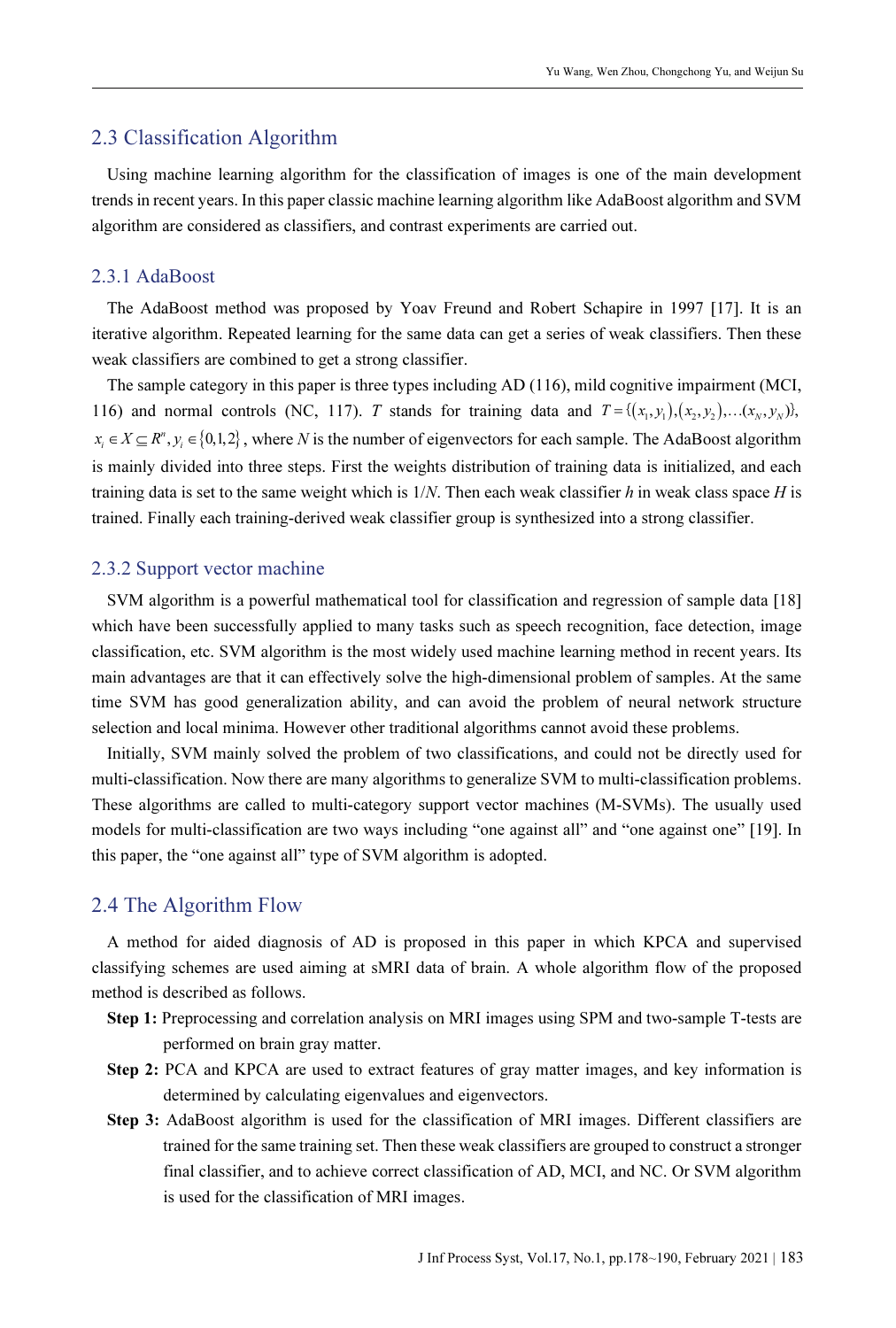# 3. Experimental Results

In order to prove the validity of the proposed algorithm, a series of experiments were designed. The experimental hardware environment is personal PC, and the processor is Intel Core i7-1065G7, CPU@2.5 GHz, memory 4.00 GB. The compilation environment of the experiments is Matlab 2015a, Python 3.0. Image preprocessing software includes SPM8, xjView, and MRIcro.

## 3.1 Statistics Analysis on ADNI Database

The MRI data used in the experiments in this paper are from the ADNI database (http://adni.loni. usc.edu/). Therefore, staff of the ADNI research organization only participated in the establishment and maintenance of the ADNI database and provided data for this experiment, but did not participate in any analysis and suggestions in this paper. This data includes 116 AD, 116 MCI, and 117 NC. The basic statistics of the subjects are shown in Table 1.

In the Statistical Product and Service Solutions (SPSS), the Pearson chi-square test of "gender" showed that significant difference between these three groups does not exist. The ages of these three groups of subjects including AD and MCI, AD and NC, MCI and NC are performed two samples F-test and T-test, and the variance was obtained.

| Class <sup>a</sup> | Sample size <sup>b</sup> | Gender (male/female) | Average age (yr)  | Age range (yr)    |
|--------------------|--------------------------|----------------------|-------------------|-------------------|
| AD                 | 116                      | 64/52                | 75.36             | $58 - 90$         |
| NC                 | 117                      | 62/55                | 75.42             | $56 - 94$         |
| $p$ -value         | $\overline{\phantom{a}}$ | 0.11 <sup>c</sup>    | 0.47 <sup>d</sup> | 0.38 <sup>e</sup> |
| <b>MCI</b>         | 116                      | 64/52                | 75.05             | $59 - 91$         |
| N <sub>C</sub>     | 117                      | 62/55                | 75.42             | $56 - 94$         |
| $p$ -value         | $\overline{\phantom{a}}$ | 0.11 <sup>c</sup>    | 0.10 <sup>d</sup> | $0.47^e$          |
| AD                 | 116                      | 64/52                | 75.36             | $58 - 90$         |
| MCI                | 116                      | 64/52                | 75.05             | $59 - 91$         |
| $p$ -value         | $\overline{\phantom{0}}$ | 0.06 <sup>c</sup>    | 0.41 <sup>d</sup> | 0.34 <sup>e</sup> |

Table 1. Relevant feature statistics for subjects of this experimental data

<sup>a</sup>Three different stages of Alzheimer's disease: AD, MCI, and NC.

<sup>b</sup>The number of images. The acquisition of medical image data is difficult, and this data is not opened in the hospital. So the data that can be used for research is very limited. In this paper, KPCA method which can perform feature analysis for limited data is used to extract features.

<sup>c</sup> Pearson chi-square test.

<sup>d</sup>Two-sample T-test.

<sup>e</sup>Two-sample F-test.

Using SPM, two-sample T-tests were performed on brain gray matter of 116 cases of AD patients and 116 cases of NC to observe the significance level of tissue voxel values difference. So Alzheimer's lesions area can be gotten, and the disease reasons can be explored.

By means of analysis of false discovery rate (FDR), the lesion area of the AD patients can be obtained. The lesion area is overlaid on the standard template of brain T1 MRI, and different statistical thresholds and voxel sets are set. Then xjView software was used to display the differential brain regions of the AD patients and NC. The generated pseudocolor maps were shown in Fig. 2, and the whole brain rendering was shown in Fig. 3.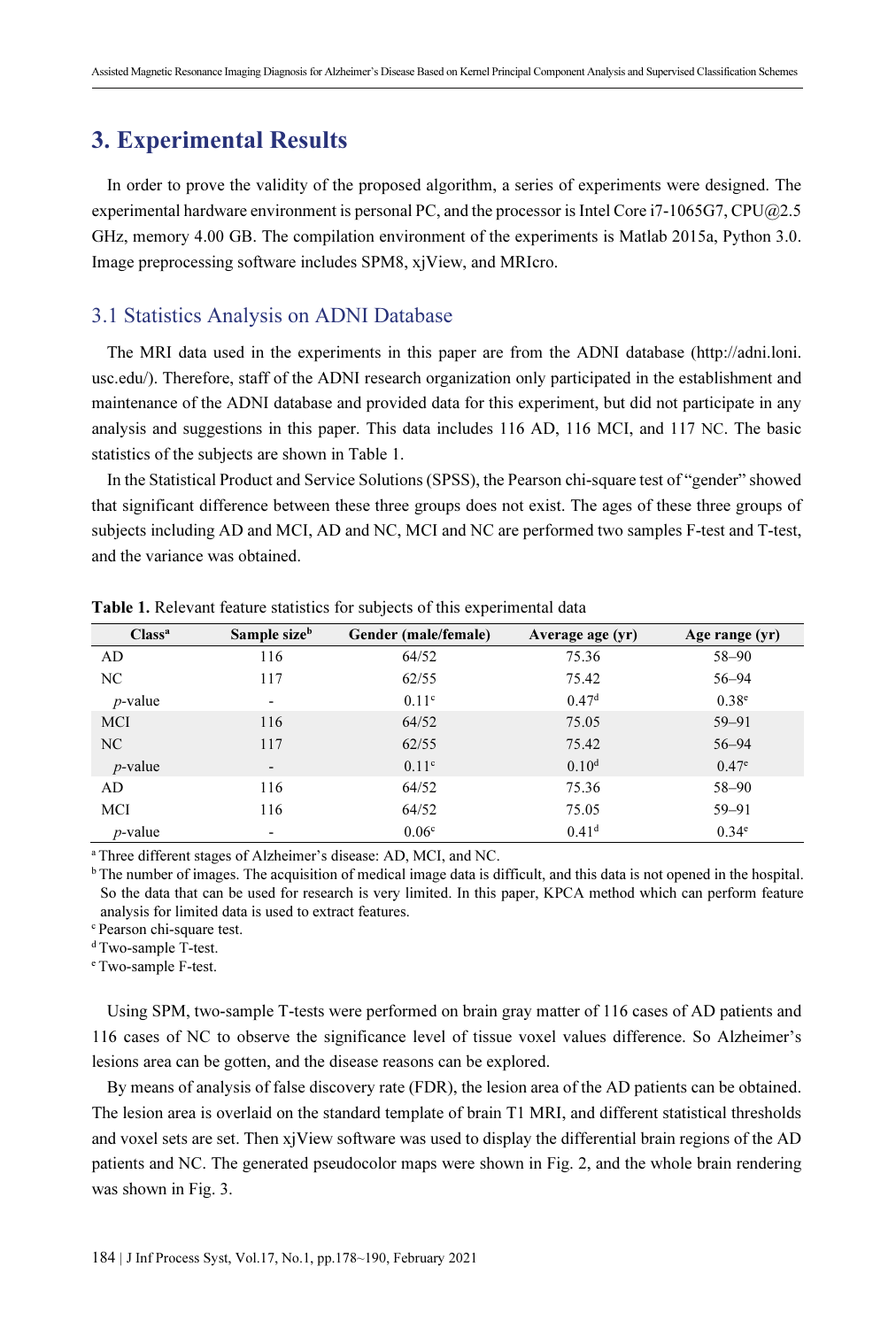

Fig. 2. Difference brain maps  $p=0.05$ , cluster=20.



Fig. 3. The whole brain rendering images.

By observing the contrast of Figs. 2 and 3, it can be found that around the hippocampus of the brain obvious activation is found in AD patients. Parahippocampal gyrus and thalamus regions have color change of different degrees. According to the degree of activation of different brain regions and the color change, the lesion regions can be obtained which are shown with the yellow color in the map.

In order to display the lesion areas more intuitively, all images were activated and the lesion areas were stratified. The original image was divided differently cross-sectional layers, with a total of 172 layers. The cross-section through the eyebrows was the 0<sup>th</sup> layer. The positive layer was upward, and the negative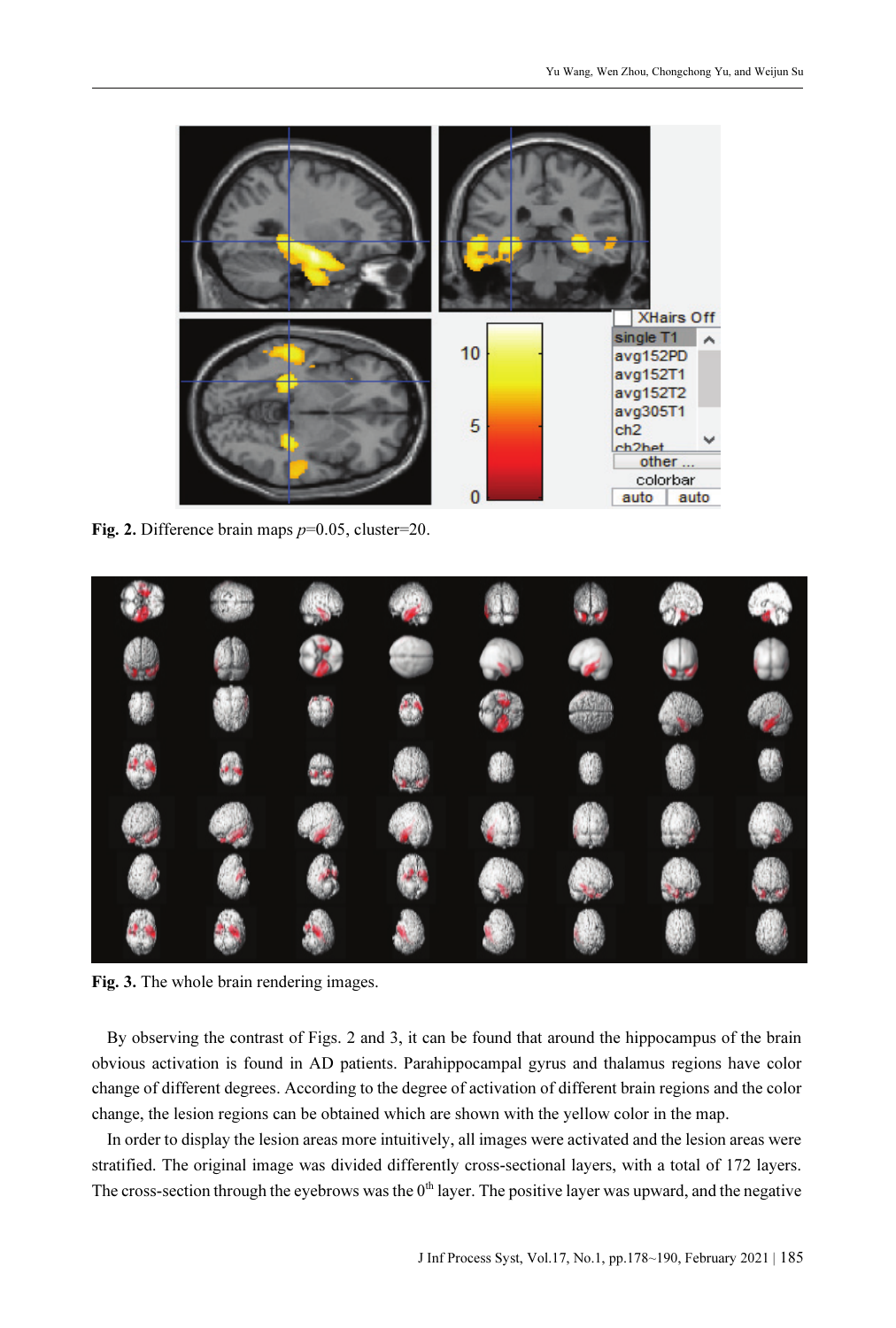layer was downward. The whole brain activation slices are displayed every 4 slices in Fig. 4.

As can be seen from the Fig. 4, we find that from the negative 48<sup>th</sup> layer to the fourth layer, the number of activated voxels is more, and the number of activated voxels of the negative 20<sup>th</sup> layer is the most.



Fig. 4. The whole brain activation slices.

## 3.2 Experimental Results and Analysis

In this section, the purpose of the experiments in this paper is to correctly classify AD, NC, and MCI. 116 groups of AD, 116 MCI, and 117 NC were selected as experimental data. The results of the proposed method and other compared methods including gray level co-occurrence matrix (GLCM) and SVM method [20] and kernel support vector machine decision tree (KSVM-DT) method [21] are shown. In the proposed method, PCA and KPCA were used to analyze features of the preprocessed data. 80% of the random samples are selected as the training data, and the remained 20% of the samples are used as testing data. Then the extracted feature vectors are inputted to AdaBoost and SVM classifiers for training and testing results. In SVM classifier three types of kernel functions are used like RBF, polynomial kernel function and sigmoid kernel function. Classification accuracy and Kappa coefficient are used to evaluate the classification results.

Kappa coefficient is a measure of classification accuracy index. The estimation of the Kappa is called KHAT statistics, and the Kappa coefficient represents the proportion of the error reduction between the evaluated classification and the complete random classification. The relation between the statistical value and the classification accuracy is shown in Table 2. The formula of Kappa coefficient is Kappa =  $p_0-p_e$  $\frac{a_0 - p_e}{1 - p_e}$  (0 < *Kappa* < 1), where  $p_0$  is the observed proportion of compliance and  $p_e$  is the proportion of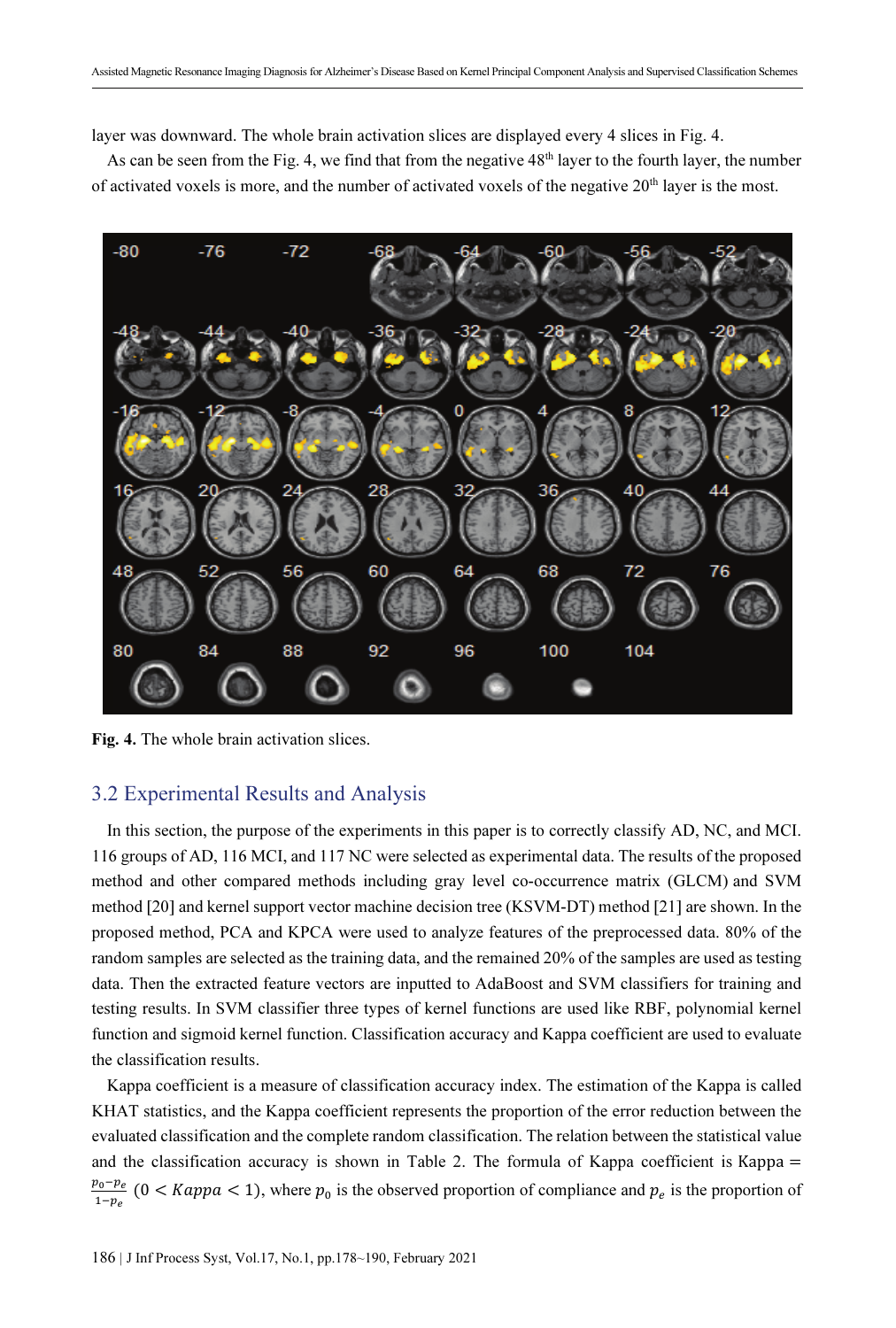matches due to randomness. Table 2 shows the classification accuracy associated to a Kappa statistics value [22]. The results of the experiments are shown in Table 3.

|                         | Kappa statistics |               |               |               |                |  |  |
|-------------------------|------------------|---------------|---------------|---------------|----------------|--|--|
|                         | $0.00 - 0.20$    | $0.21 - 0.40$ | $0.41 - 0.60$ | $0.61 - 0.80$ | $0.81 - 1.00$  |  |  |
| Classification accuracy | Slight           | Fair          | Moderate      | Substantial   | Almost perfect |  |  |

Table 2. Classification accuracy associated to Kappa statistics value

|            | <b>GLCM-</b><br><b>SVM</b> | <b>KSVM-</b><br>DT | The proposed method |            |       |             |            |            |       |            |
|------------|----------------------------|--------------------|---------------------|------------|-------|-------------|------------|------------|-------|------------|
| Criteria   |                            |                    | <b>PCA</b>          |            |       | <b>KPCA</b> |            |            |       |            |
|            |                            |                    | <b>Adaboost</b>     | <b>SVM</b> |       |             | <b>SVM</b> |            |       |            |
|            |                            |                    |                     | <b>RBF</b> | Pol   | Sig         | Adaboost   | <b>RBF</b> | Pol   | <b>Sig</b> |
| $Acc(\% )$ | 77.78                      | 80.00              | 77.40               | 80.10      | 73.32 | 74.56       | 82.62      | 84.34      | 79.47 | 76.20      |
| Kappa      | $\overline{\phantom{a}}$   | $\qquad \qquad -$  | 0.753               | 0.782      | 0.724 | 0.737       | 0.806      | 0.823      | 0.775 | 0.753      |

Table 3. Comparison of experimental results

# 4. Discussion

According to the experimental results in Table 3, compared with the PCA method all classification results on KPCA are improved by 2%–6% among which the best result can reach 84%. It proves that KPCA method can extract nonlinear features which are useful for lesion detection as more accurate judgment. When using SVM classifier, the classification performance of common sigmoid function, RBF kernel function and polynomial kernel function are compared. The results show that the classification accuracy of RBF kernel function is higher. And the results of SVM are better than those of AdaBoost, which indicates that SVM is more sensitive to the extracted features. And the above conclusion can be reflected by calculating the Kappa coefficient. Comparing with the experimental results of GLCM-SVM method and KSVM-DT method it can also be seen that the method used in this paper has more advantages.

In conclusion, by statistical analysis, there is no difference on age and gender of the subjects. By preprocessing the sample data, the lesion areas of AD patients are found by using the statistical method of the two-sample T-test. The hippocampus area is used as the reference area, and important brain sections are selected to provide basis for follow-up experiments. It is found through experiments that KPCA implicitly maps data to high-dimensional linear separable spaces. The kernel function is used to process images, because it can extract the nonlinear characteristics of the data. Thus, KPCA is more conducive to classification than PCA method, and better assists doctors for the diagnosis of AD.

# 5. Conclusion

Machine learning methods can be used to assist diagnosis and to solve medical problems, which is one of the powerful evidences of its continuous development. For using machine learning to classify AD, in traditional methods texture features and morphological features are often extracted, and classifiers are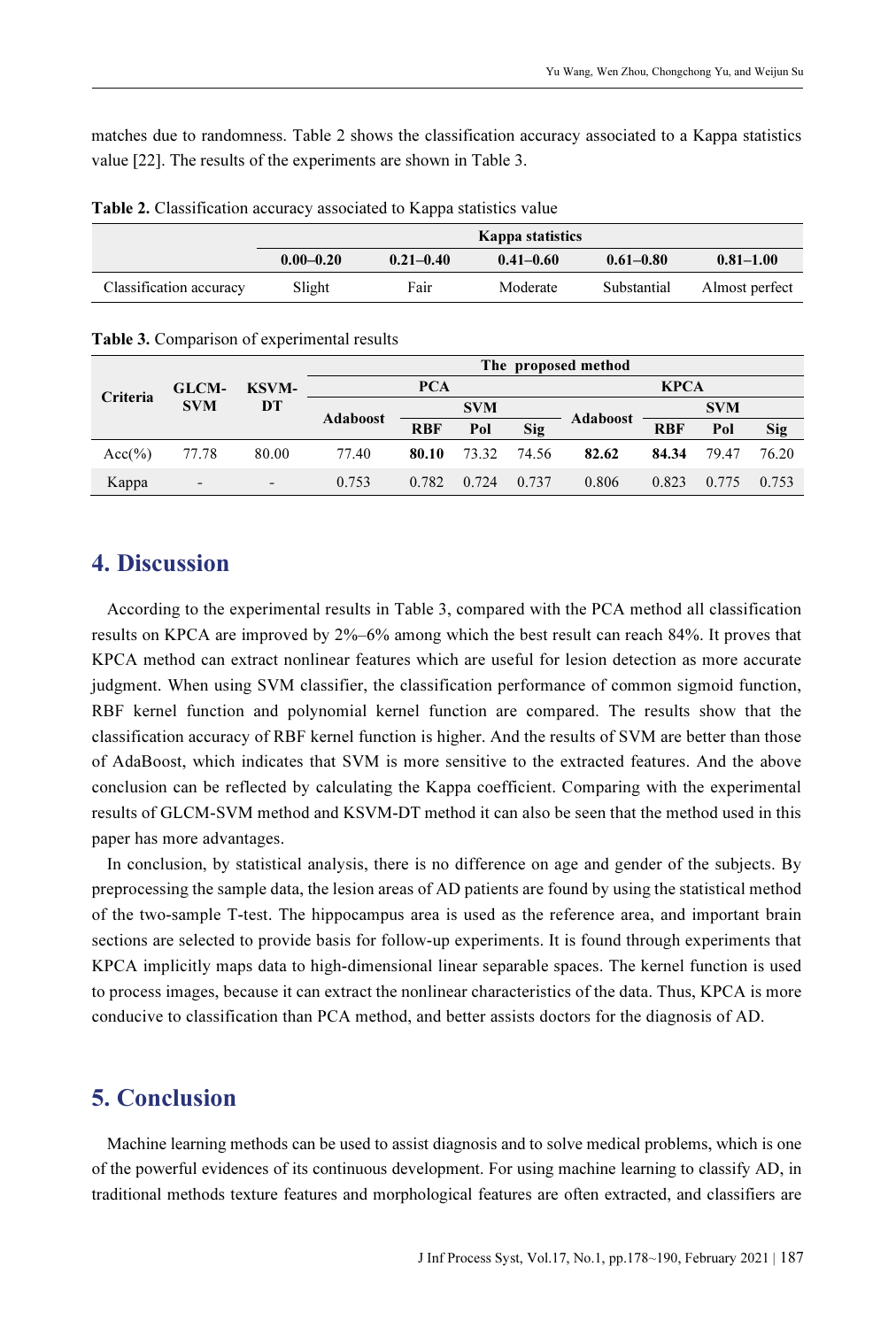used. But because of the variety of medical data and the large amount of storage, medical data often suffers from "dimension disaster." KPCA is used to obtain the feature vectors and to reduce dimensionality of the data in this paper. Compared with PCA, better classification performance can be gotten. Analysis of the compared experimental results shows that the proposed algorithm can effectively classify the sMRI data of the subjects. So doctors can be assisted to make correct diagnosis and analysis of AD patients. Our future work will collect more modalities and rich data. At the same time, we will try our best to analyze more types of diseases, and will build a set of data analysis models based on medical images. In addition, we will cooperate with medical institutions to prove the validity of the models.

# Acknowledgement

This work is supported by Joint Project of Beijing Natural Science Foundation and Beijing Municipal Education Commission (No. KZ202110011015), and National Natural Science Foundation of China (No. 61671028).

# References

- [1] K. Hahn, N. Myers, S. Prigarin, K. Rodenacker, A. Kurz, H. Forstl, C. Zimmer, A. M. Wohlschlager, and C. Sorg, "Selectively and progressively disrupted structural connectivity of functional brain networks in Alzheimer's disease:r evealed by a novel framework to analyze edge distributions of networks detecting disruptions with strong statistical evidence," Neuroimage, vol. 81, pp. 96-109, 2013.
- [2] R. Brookmeyer, E. Johnson, K. Ziegler-Graham, and H. M. Arrighi, "Forecasting the global burden of Alzheimer's disease," Alzheimer's & Dementia, vol. 3, no. 3, pp. 186-191, 2007.
- [3] X. Zhu, H. I. Suk, and D. Shen, "A novel matrix-similarity based loss function for joint regression and classification in AD diagnosis," NeuroImage, vol. 100, pp. 91-105, 2014.
- [4] J. Harrison, S. L. Minassian, L. Jenkins, R. S. Black, M. Koller, and M. Grundman, "A neuropsychological test battery for use in Alzheimer disease clinical trials," Archives of Neurology, vol. 64, no. 9, pp. 1323-1329, 2007.
- [5] S. G. Mueller, M. W. Weiner, L. J. Thal, R. C. Petersen, C. Jack, W. Jagust, J. Q. Trojanowski, A. W. Toga, and L. Beckett, "The Alzheimer's disease neuroimaging initiative," Neuroimaging Clinics, vol. 15, no. 4, pp. 869-877, 2005.
- [6] H. Ramshini, A. Ebrahim-Habibi, S. Aryanejad, and A. Rad, "Effect of cinnamomum verum extract on the amyloid formation of hen egg-white lysozyme and study of its possible role in Alzheimer's disease," Basic and Clinical Neuroscience, vol. 6, no. 1, pp. 29-37, 2015.
- [7] H. Zetterberg, T. Skillback, N. Mattsson, J. Q. Trojanowski, E. Portelius, L. M. Shaw, et al., "Association of cerebrospinal fluid neurofilament light concentration with Alzheimer disease progression," JAMA Neurology, vol. 73, no. 1, pp. 60-67, 2016.
- [8] E. Moradi, A. Pepe, C. Gaser, H. Huttunen, and J. Tohka, "Machine learning framework for early MRI-based Alzheimer's conversion prediction in MCI subjects," Neuroimage, vol. 104, pp. 398-412, 2015.
- [9] V. Dhikav, M. Sethi, and K. S. Anand, "Medial temporal lobe atrophy in Alzheimer's disease/mild cognitive impairment with depression," The British Journal of Radiology, vol. 87, no. 1042, article no. 20140150, 2014. https://doi.org/10.1259/bjr.20140150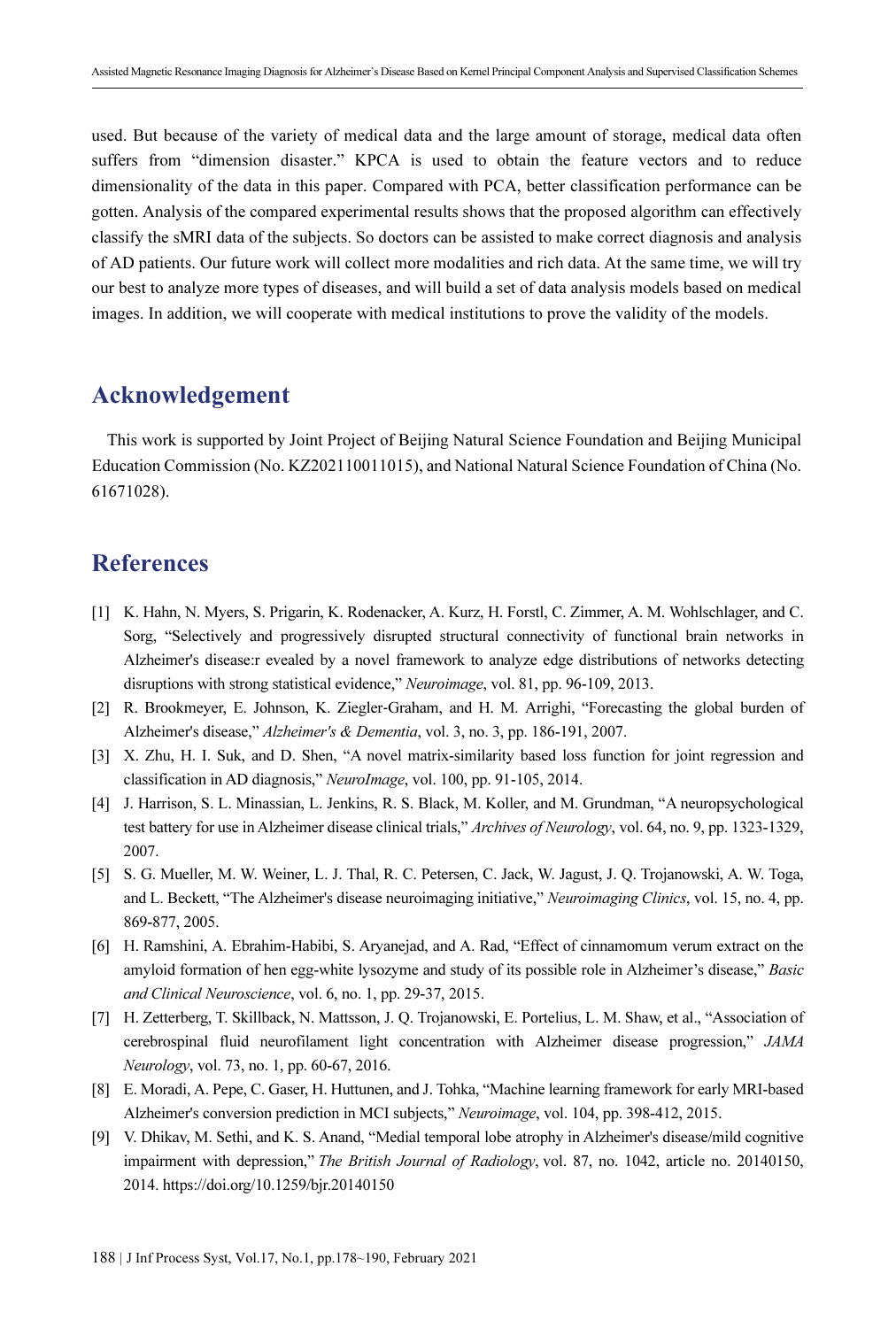- [10] J. Lotjonen, R. Wolz, J. Koikkalainen, V. Julkunen, L. Thurfjell, R. Lundqvist, et al., "Fast and robust extraction of hippocampus from MR images for diagnostics of Alzheimer's disease," Neuroimage, vol. 56, no. 1, pp. 185-196, 2011.
- [11] R. Cuingnet, E. Gerardin, J. Tessieras, G. Auzias, S. Lehéricy, M. O. Habert, et al., "Automatic classification of patients with Alzheimer's disease from structural MRI: a comparison of ten methods using the ADNI database," Neuroimage, vol. 56, no. 2, pp. 766-781, 2011.
- [12] F. Falahati, E. Westman, and A. Simmons, "Multivariate data analysis and machine learning in Alzheimer's disease with a focus on structural magnetic resonance imaging," Journal of Alzheimer's Disease, vol. 41, no. 3, pp. 685-708, 2014.
- [13] J. Riise, N. Plath, B. Pakkenberg, and A. Parachikova, "Aberrant Wnt signaling pathway in medial temporal lobe structures of Alzheimer's disease," Journal of Neural Transmission, vol. 122, no. 9, pp. 1303-1318, 2015.
- [14] C. Salvatore, P. Battista, and I. Castiglioni, "Frontiers for the early diagnosis of AD by means of MRI brain imaging and support vector machines," Current Alzheimer Research, vol. 13, no. 5, pp. 509-533, 2016.
- [15] H. Takahashi, K. Ishii, N. Kashiwagi, Y. Watanabe, H. Tanaka, T. Murakami, and N. Tomiyama, "Clinical application of apparent diffusion coefficient mapping in voxel-based morphometry in the diagnosis of Alzheimer's disease," Clinical Radiology, vol. 72, no. 2, pp. 108-115, 2017.
- [16] K. Pearson, "LIII. On lines and planes of closest fit to systems of points in space," The London, Edinburgh, and Dublin Philosophical Magazine and Journal of Science, vol. 2, no. 11, pp. 559-572, 1901.
- [17] Y. Freund and R. E. Schapire, "A decision-theoretic generalization of on-line learning and an application to boosting," Journal of Computer and System Sciences, vol. 55, no. 1, pp. 119-139, 1997.
- [18] V. Vapnik, Estimation of Dependences Based on Empirical Data. New York, NY: Springer, 1982.
- [19] Z. Qi and J. Zhang, "Design of fuzzy SVM multi-category classifier model and application in engine fault diagnosis," in Proceedings of 2012 5th International Congress on Image and Signal Processing, Chongqing, China, 2012, pp. 1782-1785.
- [20] S. Pazhanirajan and P. Dhanalakshmi, "Alzheimer disease classification using SVM and multi-SVM," Advances in Natural and Applied Sciences, vol. 9, no. 6(SE), pp. 29-35, 2015.
- [21] Y. D. Zhang, S. Wang, and Z. Dong, "Classification of Alzheimer disease based on structural magnetic resonance imaging by kernel support vector machine decision tree," Progress In Electromagnetics Research, vol. 144, pp. 171-184, 2014.
- [22] J. R. Landis and G. G. Koch, "An application of hierarchical kappa-type statistics in the assessment of majority agreement among multiple observers," Biometrics, vol. 33, no. 2, pp. 363-374, 1977.



#### Yu Wang https://orcid.org/0000-0001-7284-9175

She received the B.S. and M.S. degrees in mechatronic engineering from Northeastern University, Shenyang, China in 1999 and Yanshan University, Qinhuangdao, China in 2005 respectively, and the Ph.D. degree in controlling theory and controlling engineering from University of Science and Technology Beijing, Beijing, China, in 2009. She worked as a postdoctor in Tsinghua University from 2009 to 2011, and a Visiting Scholar in University of Pennsylvania, USA, from 2016 to 2017. Since 2011, she has been with the faculty of Beijing Technology and Business University, Beijing, China, and is currently a professor of the School of Artificial Intelligence, Beijing Technology and Business University. Her research interests include medical image processing, pattern recognition, and computer vision.